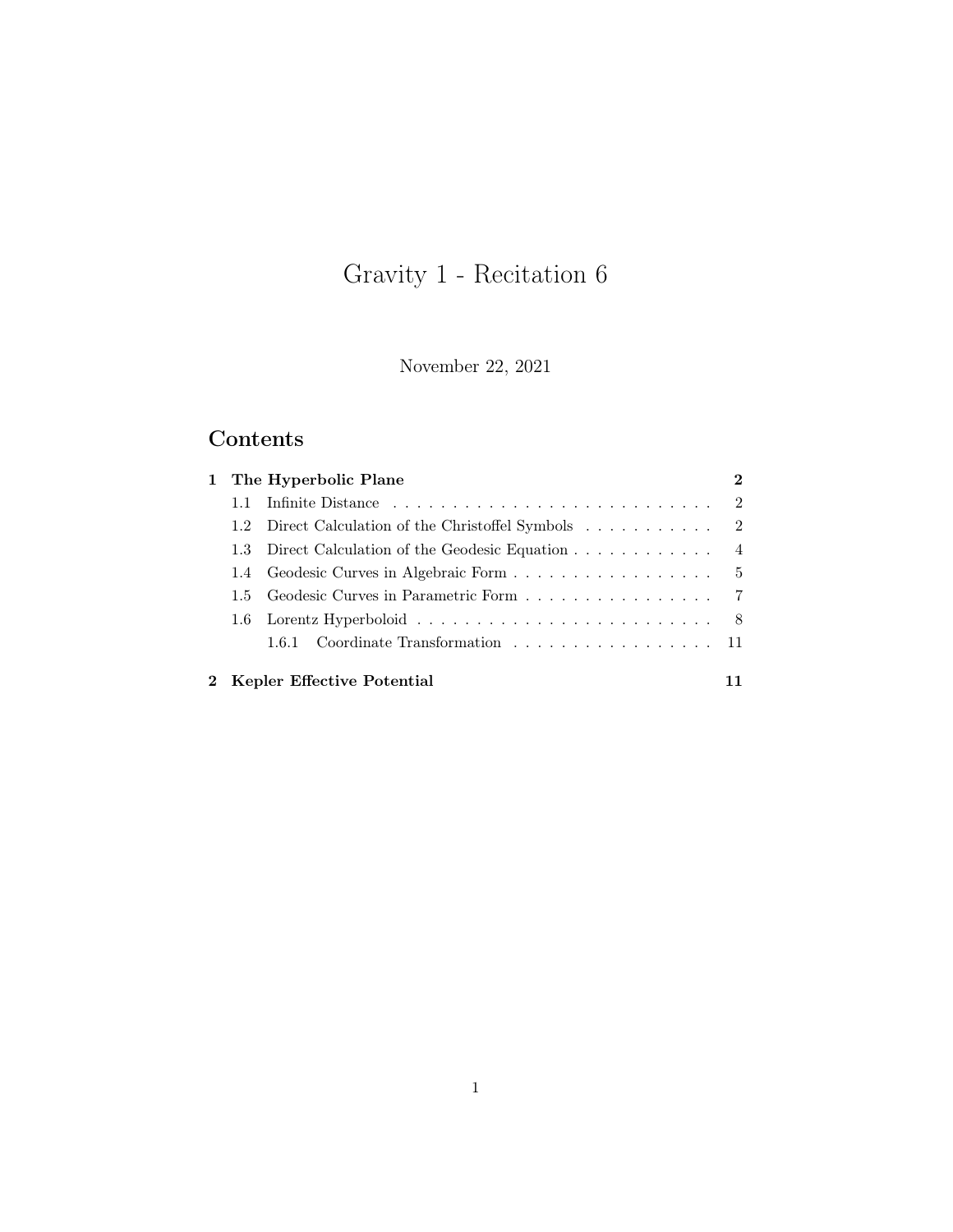### <span id="page-1-0"></span>1 The Hyperbolic Plane

The hyperbolic plane can be defined by the metric

<span id="page-1-3"></span>
$$
ds^2 = \frac{1}{y^2} \left( dx^2 + dy^2 \right) \tag{1}
$$

$$
y > 0 \tag{2}
$$

It is a classic example of non-Euclidean two-dimensional surface (this is a particular model of the hyperbolic plane, called the Poincare half plane.).

1. Show that points on the x-axis are an infinite distance from any other point  $(x, y)$  in the upper half-plane.

2. Calculate the Christoffel symbols directly from the metric, and write down the geodesic equations.

3. Derive the geodesic equations by a variational principle from the Lagrangian, and read off the Christoffel symbols.

4. Use integrals of motion to find the algebraic form of the geodesics, and see that they are semi-circles centered on the x-axis or vertical lines.

5. Find  $x$  and  $y$  as functions of the length parameter  $s$  along the geodesics.

#### <span id="page-1-1"></span>1.1 Infinite Distance

The distance along a curve C of constant x (vertical line with  $dx = 0$ ), towards a point on the x-axis  $(y = 0)$  is

$$
\int_{C} ds = \int_{y_{p}}^{0} \frac{dy}{y} = \ln(y) \Big|_{y_{p}}^{0}
$$
\n(3)

which diverges. Similarly, the distance along any other curve to a point on the x-axis will diverge.

#### <span id="page-1-2"></span>1.2 Direct Calculation of the Christoffel Symbols

From [\(1\)](#page-1-3) we read off he metric  $g_{ij}$ 

<span id="page-1-4"></span>
$$
g_{xx} = g_{yy} = \frac{1}{y^2}
$$
  

$$
g_{xy} = g_{yx} = 0
$$
 (4)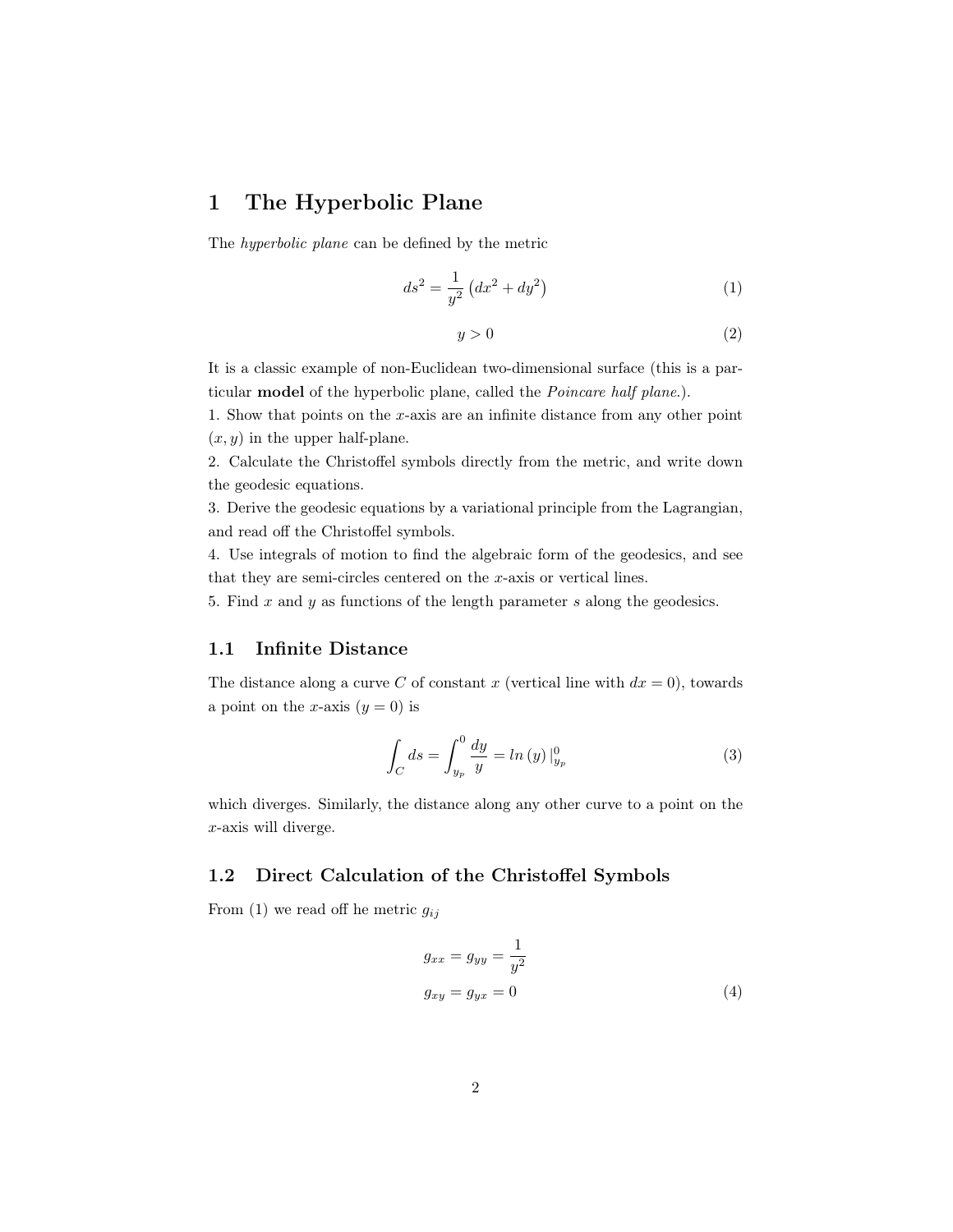The inverse metric  $g^{ij}$  is

$$
g^{xx} = g^{yy} = y^2
$$
  
\n
$$
g^{xy} = g^{yx} = 0
$$
\n(5)

The formula for Christoffel symbols is

$$
\Gamma_{ij}^k = \frac{1}{2} g^{kl} \left( \partial_i g_{jl} + \partial_j g_{il} - \partial_l g_{ij} \right) \tag{6}
$$

Since the metric is diagonal,

<span id="page-2-0"></span>
$$
\Gamma_{ij}^{x} = \frac{1}{2} g^{xx} \left( \partial_i g_{xj} + \partial_j g_{xi} - \partial_x g_{ij} \right) \tag{7}
$$

<span id="page-2-1"></span>
$$
\Gamma_{ij}^y = \frac{1}{2} g^{yy} \left( \partial_i g_{yj} + \partial_j g_{yi} - \partial_y g_{ij} \right) \tag{8}
$$

The metric also does not depend on  $x$ , so the different components of  $(7)$  are

$$
\Gamma_{xx}^x = \frac{1}{2} g^{xx} \left( \partial_x g_{xx} + \partial_x g_{xx} - \partial_x g_{xx} \right) = 0
$$
  
\n
$$
\Gamma_{yy}^x = \frac{1}{2} g^{xx} \left( \partial_y g_{xy} + \partial_y g_{xy} - \partial_x g_{yy} \right) = 0
$$
  
\n
$$
\Gamma_{xy}^x = \frac{1}{2} g^{xx} \left( \partial_x g_{xy} + \partial_y g_{xx} - \partial_x g_{xy} \right) = \frac{1}{2} g^{xx} \partial_y g_{xx}
$$
  
\n
$$
= \frac{1}{2} y^2 \partial_y y^{-2} = -y^2 y^{-3} = -\frac{1}{y}
$$
\n(9)

and the different components of [\(8\)](#page-2-1) are

$$
\Gamma_{xx}^y = -\frac{1}{2}g^{yy}\partial_y g_{xx} = -\frac{1}{2}y^2\partial_y y^{-2} = \frac{1}{y}
$$
 (10)

$$
\Gamma_{yy}^y = \frac{1}{2} g^{yy} \partial_y g_{yy} = \frac{1}{2} y^2 \partial_y y^{-2} = -\frac{1}{y}
$$
\n
$$
\Gamma_{xy}^y = \frac{1}{2} g^{yy} \left( \partial_x g_{yy} + \partial_y g_{yx} - \partial_y g_{xy} \right) = 0
$$
\n(11)

We calculated all the 6 independent components of  $\Gamma_{ij}^k$ . The non-vanishing Christoffels are

<span id="page-2-2"></span>
$$
\Gamma_{xy}^x = \Gamma_{yx}^x = \Gamma_{yy}^y = -\frac{1}{y} \qquad \qquad \Gamma_{xx}^y = \frac{1}{y}
$$
 (12)

☞ Christoffels of the Poincare alf-plane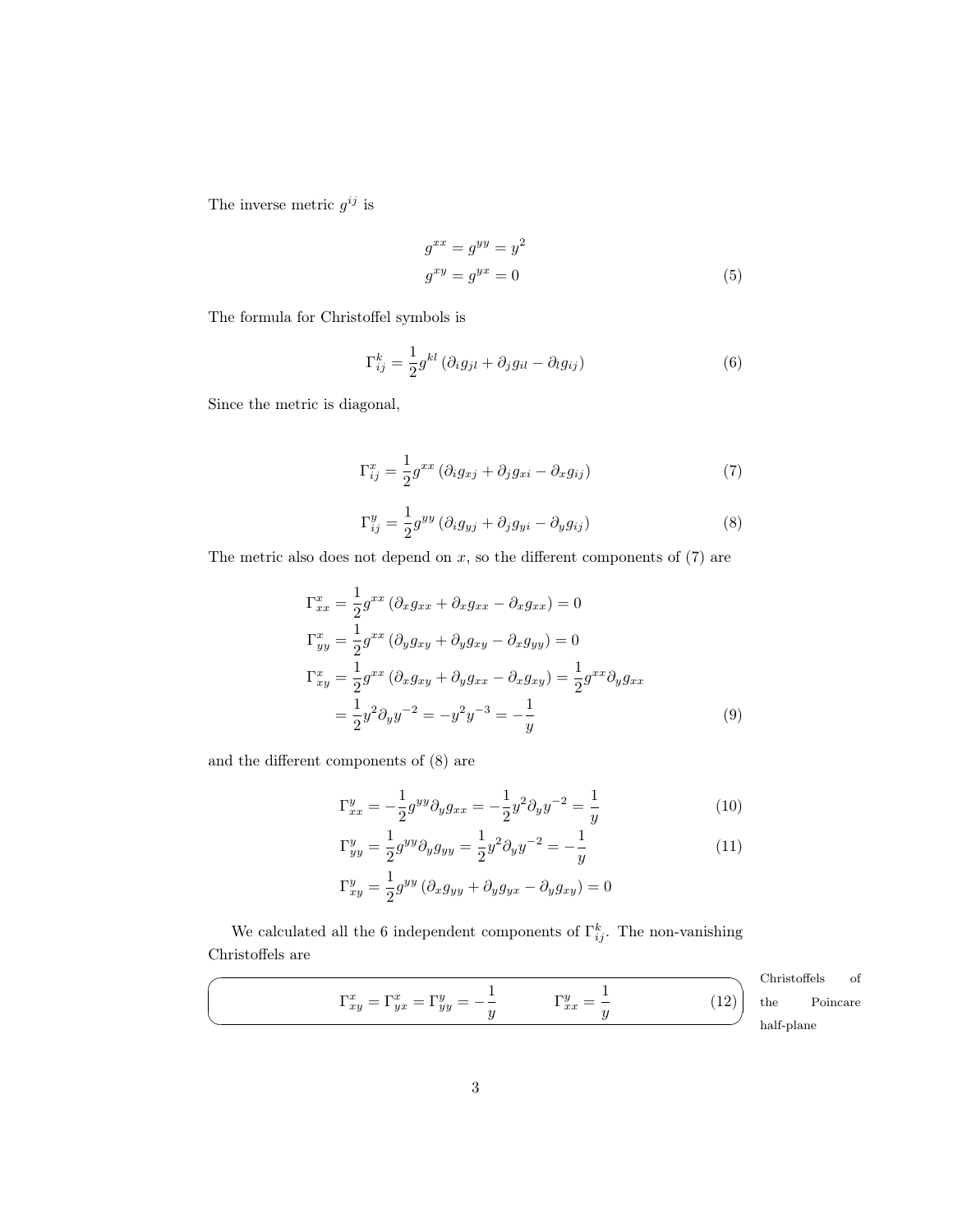The geodesic equation is

$$
\frac{d^2x^k}{ds^2} + \Gamma^k_{ij}\frac{dx^i}{ds}\frac{dx^j}{ds} = 0\tag{13}
$$

Plug in [\(12\)](#page-2-2) yields the geodesic equations of the Poincare half-plane

<span id="page-3-2"></span>
$$
\frac{d^2x}{ds^2} - \frac{2}{y}\frac{dx}{ds}\frac{dy}{ds} = 0\tag{14}
$$

<span id="page-3-3"></span>
$$
\frac{d^2y}{ds^2} + \frac{1}{y} \left(\frac{dx}{ds}\right)^2 - \frac{1}{y} \left(\frac{dy}{ds}\right)^2 = 0\tag{15}
$$

#### <span id="page-3-0"></span>1.3 Direct Calculation of the Geodesic Equation

Let us use the Lagrangian

$$
L = \frac{1}{2} g_{ij} \frac{dx^i}{ds} \frac{dx^j}{ds} \tag{16}
$$

Substitution of the metric components [\(4\)](#page-1-4) yields

$$
L = \frac{1}{2y^2} \left(\frac{dx}{ds}\right)^2 + \frac{1}{2y^2} \left(\frac{dy}{ds}\right)^2 \tag{17}
$$

The Euler Lagrange equations are

$$
\frac{d}{ds}\frac{\partial L}{\partial\left(\frac{dx^i}{ds}\right)} - \frac{\partial L}{\partial x^i} = 0\tag{18}
$$

We start with the  $x$  coordinate

$$
\frac{\partial L}{\partial x} = 0\tag{19}
$$

<span id="page-3-4"></span>
$$
\frac{d}{ds}\frac{\partial L}{\partial\left(\frac{dx}{ds}\right)} = \frac{d}{ds}\left(\frac{1}{y^2}\frac{dx}{ds}\right) = 0\tag{20}
$$

Then the  $x$  coordinate E-L equation is

$$
\frac{1}{y^2} \frac{d^2x}{ds^2} - 2y^{-3} \frac{dx}{ds} \frac{dy}{ds} = 0
$$
\n(21)

Multiplying by  $y^2$ 

<span id="page-3-1"></span>
$$
\frac{d^2x}{ds^2} - \frac{2}{y}\frac{dx}{ds}\frac{dy}{ds} = 0\tag{22}
$$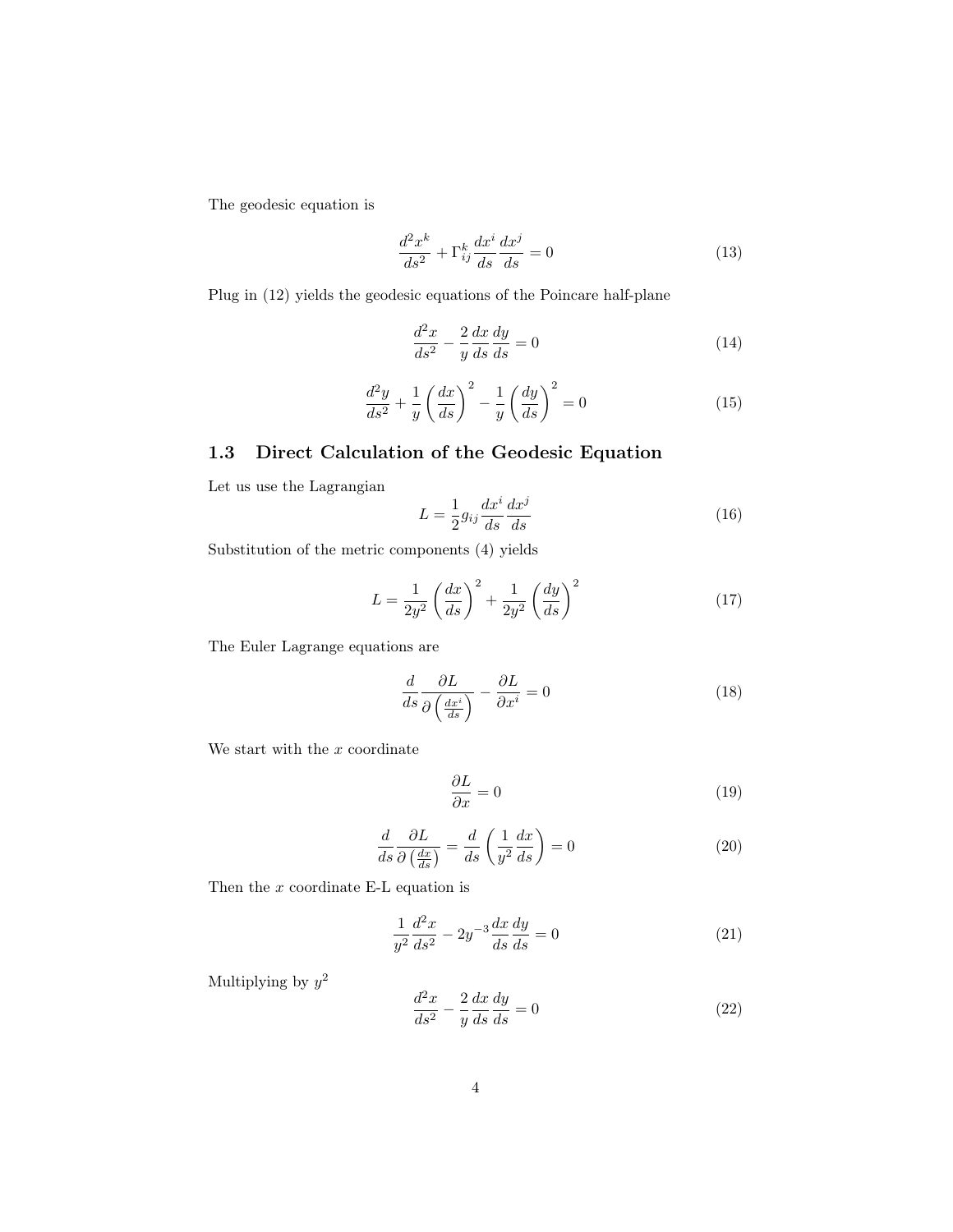Now we turn to the  $y$  coordinate

$$
\frac{\partial L}{\partial y} = -y^{-3} \left( \left( \frac{dx}{ds} \right)^2 + \left( \frac{dy}{ds} \right)^2 \right) \tag{23}
$$

$$
\frac{d}{ds}\frac{\partial L}{\partial\left(\frac{dy}{ds}\right)} = \frac{d}{ds}\left(\frac{1}{y^2}\frac{dy}{ds}\right) = \frac{1}{y^2}\frac{d^2y}{ds^2} - 2y^{-3}\left(\frac{dy}{ds}\right)^2\tag{24}
$$

Then the  $y$  coordinate E-L equation is

$$
\frac{1}{y^2}\frac{d^2y}{ds^2} - 2y^{-3}\left(\frac{dy}{ds}\right)^2 + y^{-3}\left(\left(\frac{dx}{ds}\right)^2 + \left(\frac{dy}{ds}\right)^2\right) = 0\tag{25}
$$

⇒

$$
\frac{1}{y^2}\frac{d^2y}{ds^2} + y^{-3}\left(\left(\frac{dx}{ds}\right)^2 - \left(\frac{dy}{ds}\right)^2\right) = 0\tag{26}
$$

Multiplying by  $y^2$ 

<span id="page-4-3"></span><span id="page-4-2"></span><span id="page-4-1"></span>
$$
\frac{d^2y}{ds^2} + \frac{1}{y} \left( \left( \frac{dx}{ds} \right)^2 - \left( \frac{dy}{ds} \right)^2 \right) = 0 \tag{27}
$$

We collect results  $(22),(27)$  $(22),(27)$  $(22),(27)$ 

$$
\frac{d^2x}{ds^2} - \frac{2}{y}\frac{dx}{ds}\frac{dy}{ds} = 0
$$
\n(28)\n
$$
\frac{d^2y}{ds^2} + \frac{1}{y}\left(\left(\frac{dx}{ds}\right)^2 - \left(\frac{dy}{ds}\right)^2\right) = 0
$$
\n(29)

**The** geodesic equations of the Poincare half-plane

Of course we got the same result as in the previous section  $(14),(15)$  $(14),(15)$  $(14),(15)$ . We read off the  $\Gamma_{ij}^x$  Christoffel symbols from [\(28\)](#page-4-2) and the  $\Gamma_{ij}^y$  Christoffel symbols from [\(29\)](#page-4-3), and recover the result of the direct calculation [\(12\)](#page-2-2).

#### <span id="page-4-0"></span>1.4 Geodesic Curves in Algebraic Form

In order to find the geodesics curves there are regular four steps:

- 1. Find integrals of motion arising from symmetries.
- 2. Write explicitly the normalization constraint .
- 3. Substitute the integrals of motion into the normalization constraint.
- 4. Either solve the first order ODE's to find the curves in parametric form  $x^i(s)$ ,

or divide the velocities and integrate to find the curves in algebraic form.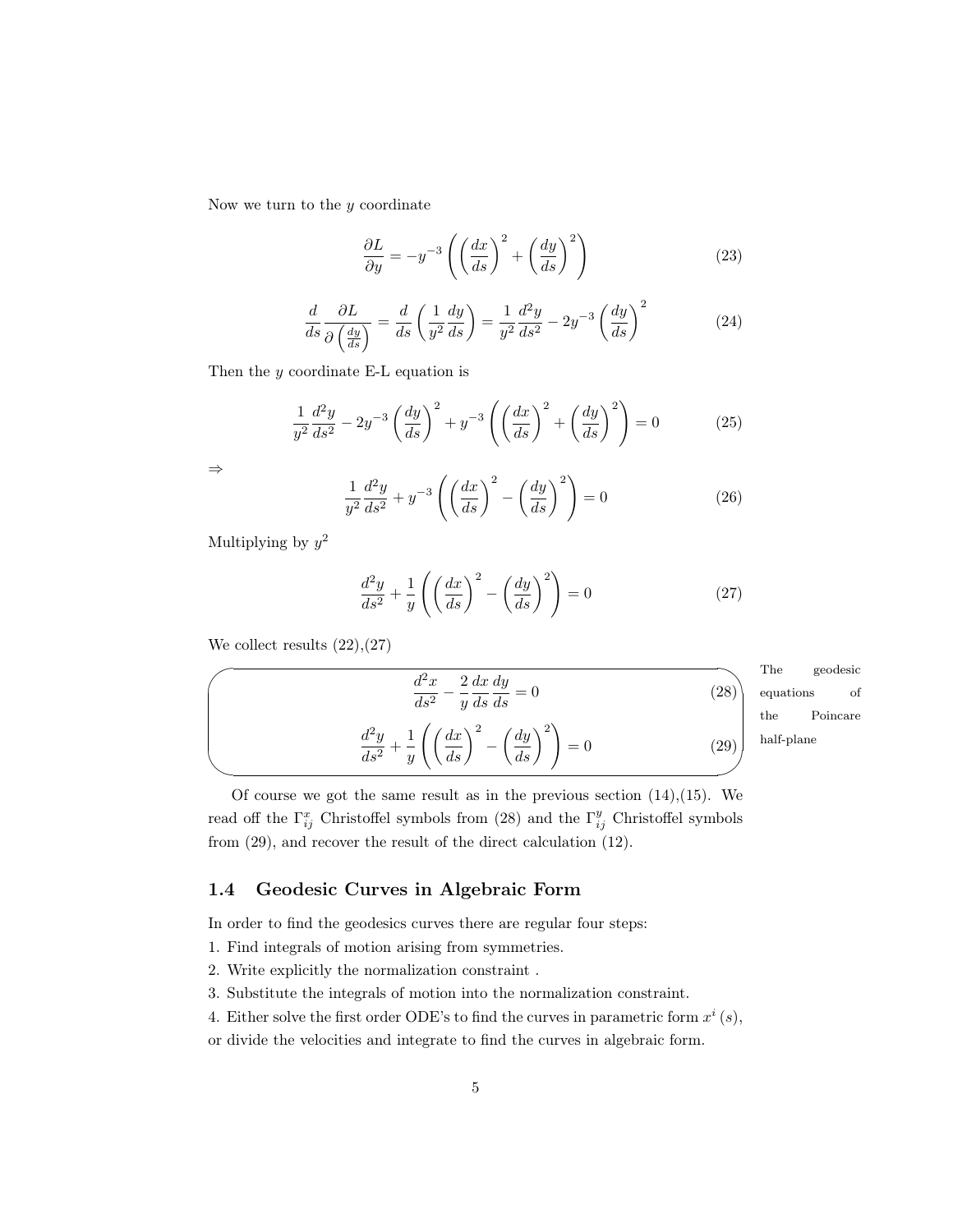The first step is to find integrals of motion arising from symmetries.

The metric is independent of the x-coordinate, therefore a translation of the x coordinate is a symmetry. The associated Killing vector field is

$$
\xi^i = (1,0) \tag{30}
$$

and the conserved quantity is

<span id="page-5-0"></span>
$$
p = \xi \cdot u = g_{ij}\xi^i u^j = g_{xj}u^j = g_{xx}u^x = \frac{1}{y^2}\dot{x}
$$
 (31)

where we denote with dot  $\dot{x} \equiv \frac{dx}{ds}$ . This is the conserved canonical momentum  $\frac{\partial L}{\partial \left(\frac{dx}{ds}\right)}$  we found in [\(20\)](#page-3-4). p is called an integral of motion, it is constant along trajectories that satisfy the equations of motion, i.e., along geodesics.

The second step is to write the first integral, namely, the normalization constraint

$$
u \cdot u = 1 \tag{32}
$$

<span id="page-5-1"></span>
$$
g_{ij}u^i u^j = \frac{1}{y^2}\dot{x}^2 + \frac{1}{y^2}\dot{y}^2 = 1
$$
\n(33)

The third step is to substitute the integral of motion [\(31\)](#page-5-0) into the normalization constraint [\(33\)](#page-5-1)

<span id="page-5-2"></span>
$$
\dot{x} = py^2 \tag{34}
$$

$$
\dot{x}^2 = p^2 y^4 \tag{35}
$$

⇒

$$
\frac{1}{y^2} (p^2 y^4 + \dot{y}^2) = 1 \tag{36}
$$

This is a first order ODE for  $y$ 

<span id="page-5-3"></span>
$$
\dot{y} = \pm y\sqrt{1 - p^2 y^2} \tag{37}
$$

In order to find the algebraic form of the curve, the **fourth step** is to divide the velocities  $(34)/(37)$  $(34)/(37)$  $(34)/(37)$  (for  $\dot{y} > 0$ )

<span id="page-5-4"></span>
$$
\frac{dx}{dy} = \frac{\frac{dx}{ds}}{\frac{dy}{ds}} = \frac{\dot{x}}{\dot{y}} = \frac{py}{\sqrt{1 - p^2 y^2}}
$$
(38)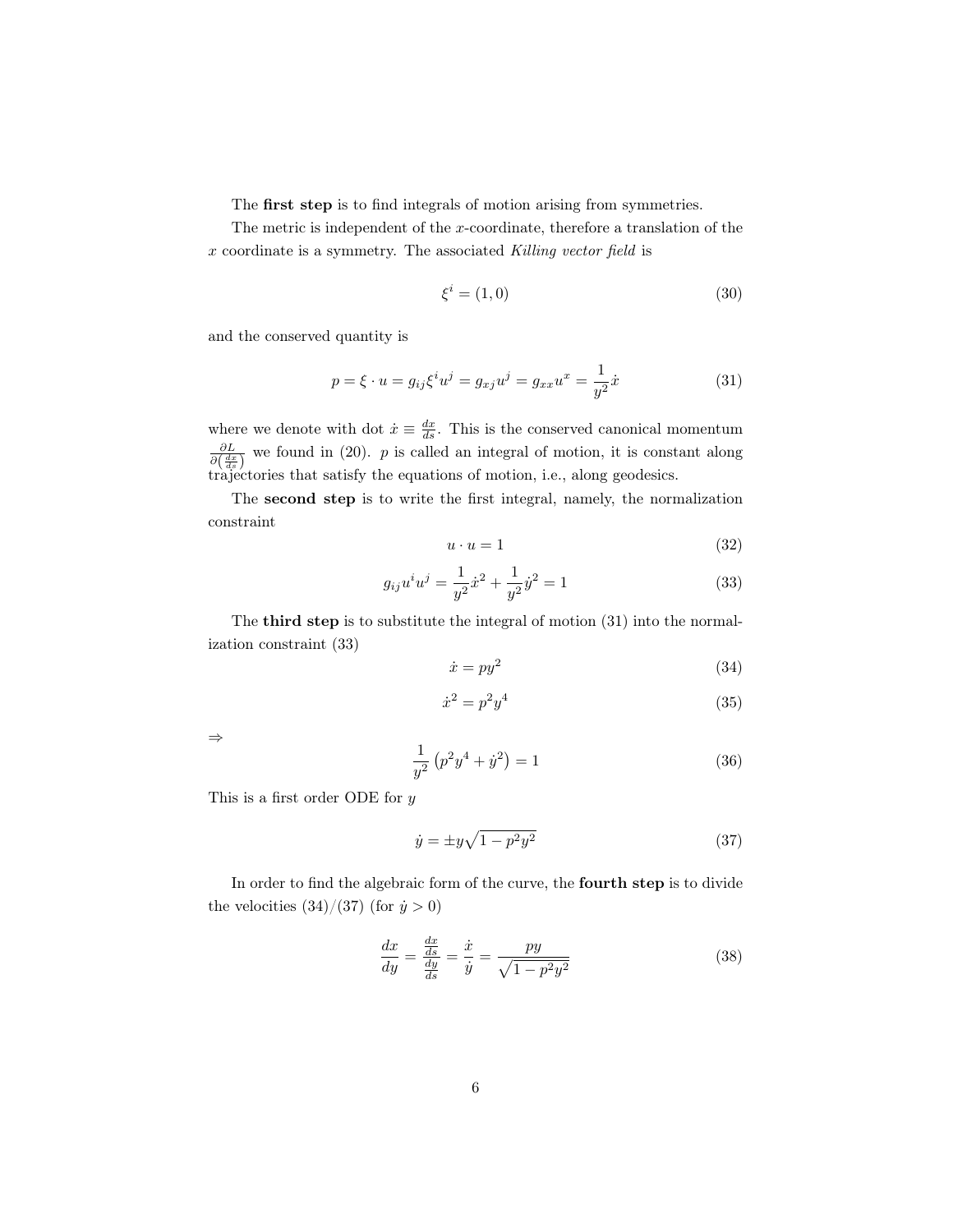and integrate

$$
x = \int \frac{dx}{dy} dy = \int \frac{py}{\sqrt{1 - p^2 y^2}} dy = -\sqrt{\frac{1}{p^2} - y^2} + x_0 \tag{39}
$$

Therefore

 $\overline{a}$ 

✍

☛

 $\searrow$ 

<span id="page-6-1"></span>
$$
(x - x_0)^2 + y^2 = \frac{1}{p^2}
$$
 (40)

 $x = x_0$  (41)

Half-circle geodesics

[\(40\)](#page-6-1) are half-circles (since  $y \ge 0$ ) centered on the x-axis at  $(x_0, 0)$ , with radius  $\frac{1}{p}$ . For  $p = 0$  this infinite circle turn into a vertical line. Explicitly, we can plug  $p = 0$  into [\(38\)](#page-5-4) to find  $\frac{dx}{dy} = 0$ , thus

> Vertical line geodesics

Indeed, this geodesic line of constant  $x$  corresponds to motion with no momentum in the x direction  $p = 0$ .

#### <span id="page-6-0"></span>1.5 Geodesic Curves in Parametric Form

In order to find the parametric form of the curve, the fourth step is to solve [\(37\)](#page-5-3)

$$
\int ds = \int \frac{dy}{y\sqrt{1 - p^2 y^2}}\tag{42}
$$

Wolfram says that

$$
s = -\tanh^{-1}\left(\sqrt{1 - p^2 y^2}\right) \tag{43}
$$

for simplicity we took the integration constant to be zero.

$$
tanh2(s) = 1 - p2y2
$$
\n(44)

⇒

⇒  $\overline{\phantom{0}}$ 

✍

$$
y = \frac{1}{p}\sqrt{1 - \tanh^2\left(s\right)}\tag{45}
$$

Parametric form of the geodesics

(46)

 $y(s) = \frac{1}{\text{pcosh}(s)}$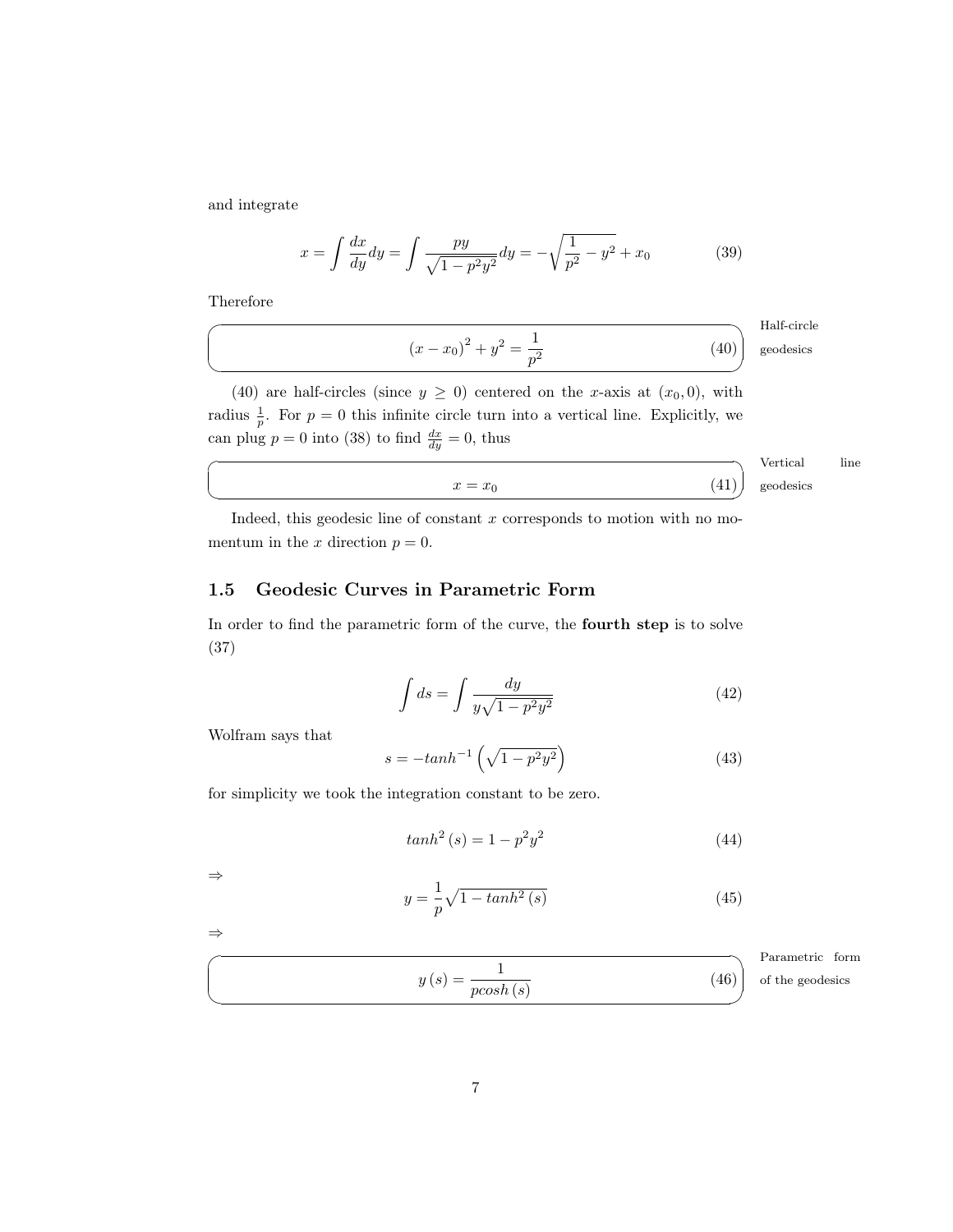

Remark: This example was important in the history of geometry. Euclid's fifth postulate for Euclidean geometry states that for a straight line L and a point  $P$  there is only one straight line (a geodesic) through  $P$  that does not intersect  $L$ . (That straight line is the one parallel to  $L$ .) The sphere is an example for which there are no such straight lines through  $P$  (all great circles intersect.) The hyperbolic plane is a constant negative curvature example (see Chapter 21) where there are an infinite number of straight lines through P that do not intersect  $L$  (see the example in the figure above).

#### Figure 1: Geodesics of the Poincare half-plane, from Hartle

Plug into [\(34\)](#page-5-2)

 $\sqrt{2}$ 

✍

$$
\frac{dx}{ds} = \frac{1}{p\cosh^2\left(s\right)}\tag{47}
$$

 $x(s) = \frac{1}{p} \tanh(s)$  (48)

Parametric form of the geodesics

$$
x^{2} + y^{2} = \frac{1}{p^{2}} \left( \tanh^{2}(s) + \frac{1}{\cosh^{2}(s)} \right)
$$

$$
= \frac{1}{p^{2}} \left( \frac{\sinh^{2}(s) + 1}{\cosh^{2}(s)} \right) = \frac{1}{p^{2}}
$$
(49)

These are the circles centered at the origin.

x

#### <span id="page-7-0"></span>1.6 Lorentz Hyperboloid

Hyperbolic geometry is a non-Euclidean geometry. The parallel postulate of Euclidean geometry is replaced with:

For any given line L and point P not on L, in the plane containing both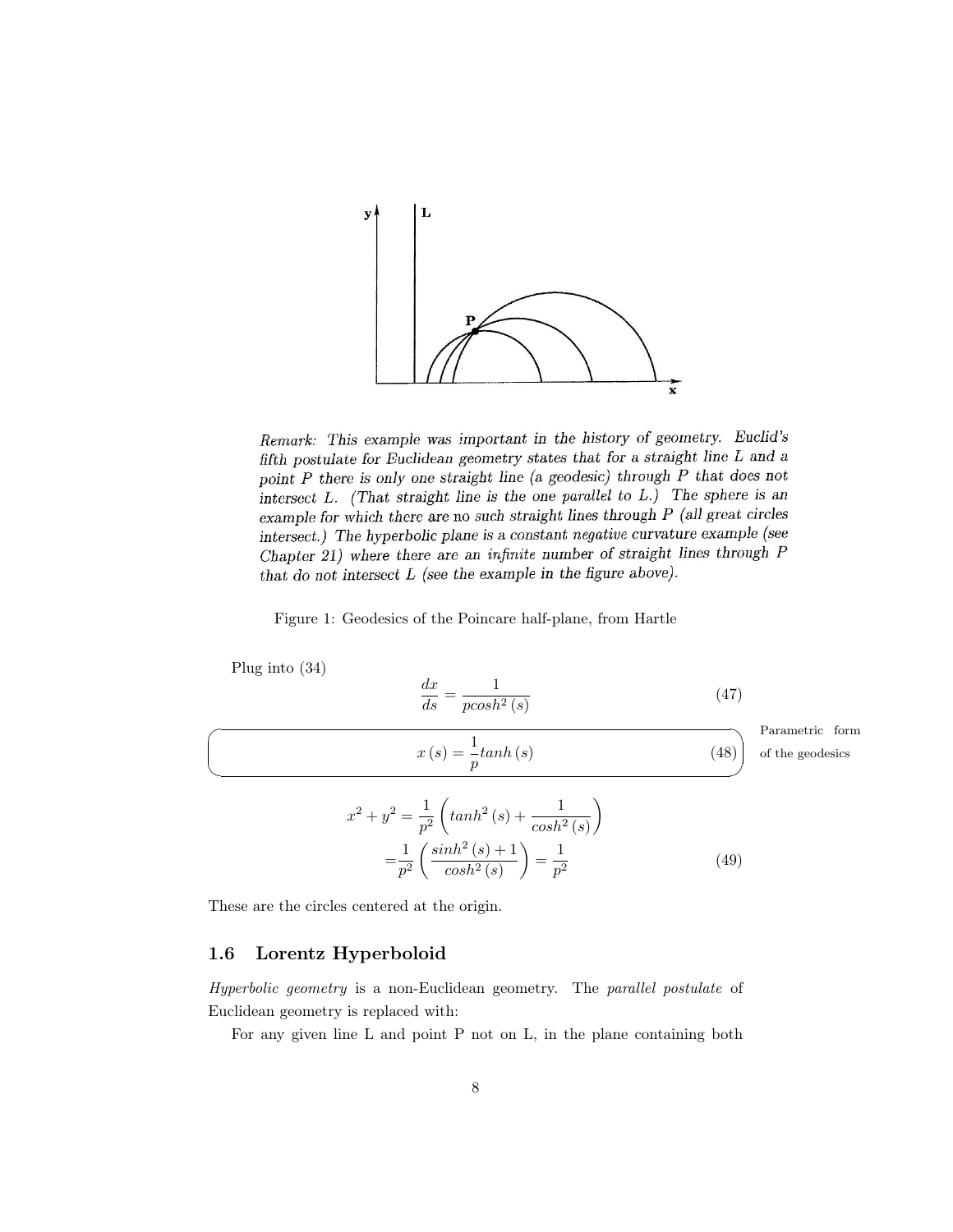line L and point P there are at least two distinct lines through P that do not intersect L. The hyperbolic plane is a two-dimensional hyperbolic geometry.

There are five main (equivalent) models for this geometry: The Klein disc, the Poincare disc, the Poincare half-plane, the Lorentz hyperboloid, and the pseudo-sphere.

In the last section we explored some aspects of the Poincare half-plane model. Now we shall see how it is related to the Lorentz hyperboloid model.

We start in 3-dimensional Minkowski space. In Cartesian coordinates  $(t, x, y)$ , the metric is

$$
ds^2 = -dt^2 + dx^2 + dy^2 \tag{50}
$$

We transform the spatial coordinates to polar coordinates  $(t, \rho, \phi)$ 

$$
x = \rho \cos \phi
$$
  
 
$$
y = \rho \sin \phi
$$
 (51)

In these cylindrical coordinates the metric is

<span id="page-8-0"></span>
$$
ds^2 = -dt^2 + d\rho^2 + \rho^2 d\phi^2
$$
\n(52)

Now we look at a two dimensional surface, embedded in the 3-dim. Minkowski space, defined by the constraint

$$
-t^2 + \rho^2 = -a^2 \tag{53}
$$

These are all the points at equal Minkowski distance from the origin. The distance squared is negative, so this is a spacelike hyperboloid, inside the light cone. We restrict to the upper half. Let us still treat  $a$  as a variable radius, and write the 3-dim. metric in hyperbolic polar coordinates  $(a, \chi, \phi)$ 

$$
t = acosh\chi \tag{54}
$$

$$
\rho = a \sinh \chi \tag{55}
$$

$$
ds^2 = -da^2 + a^2 \left(d\chi^2 + \sinh^2\chi d\phi^2\right)
$$
\n<sup>(56)</sup>

This is still a metric of Minkowski space, analogue to spherical polar coordinates in Euclidean 3-dim. space. a is the "radial" coordinate, each constant a corresponds to a hyperbola in the t,  $\rho$  plane.  $asinh\chi = \rho$  is the distance from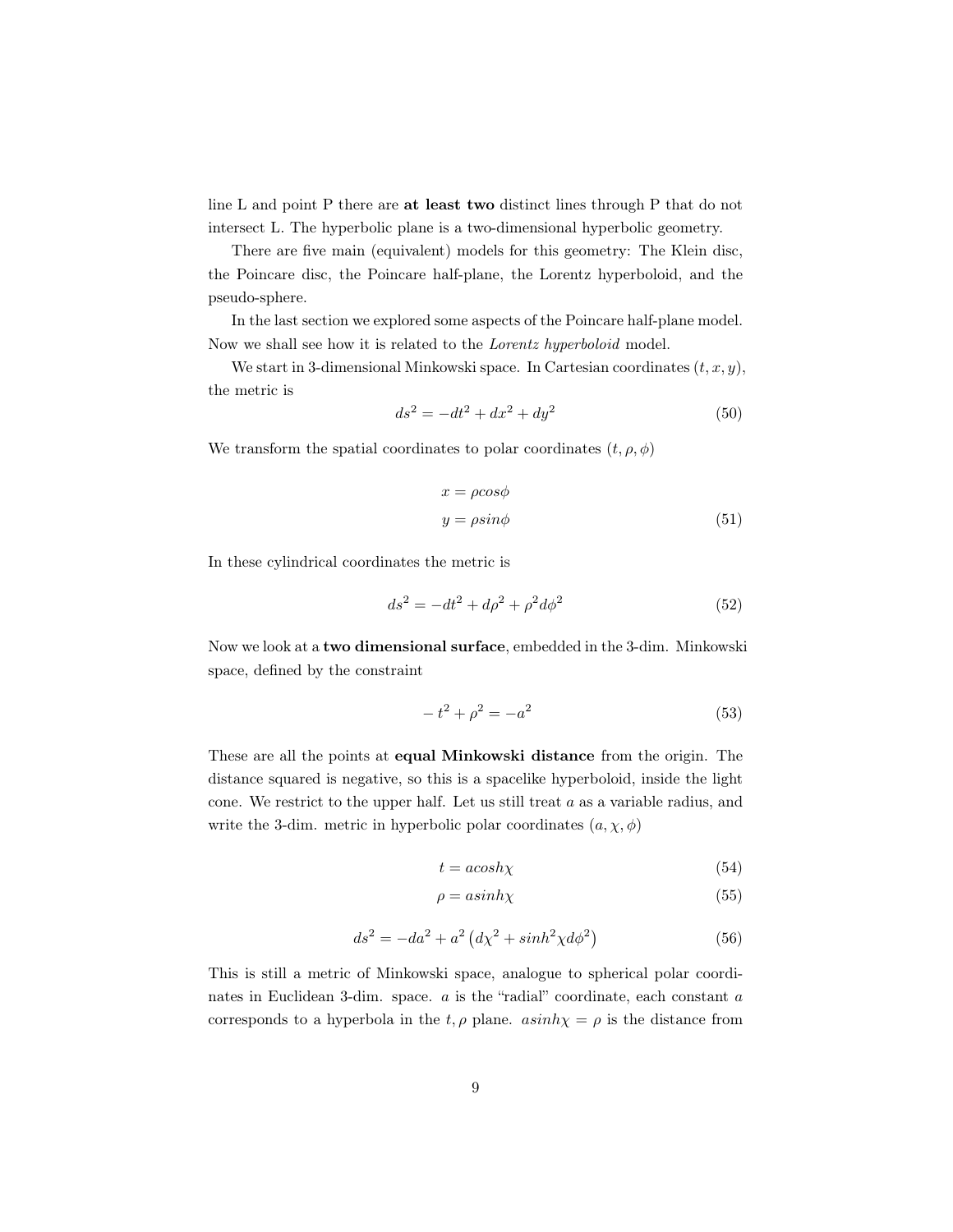

Figure 2: Lorentz Hyperboloid

the  $t$  axis. Of course we could have changed directly from Cartesian coordinates to the hyperbolic polar coordinates

$$
t = acosh\chi \tag{57}
$$

$$
x = a\sinh\chi\cos\phi\tag{58}
$$

$$
y = a\sinh\chi\sin\phi\tag{59}
$$

We wanted to emphesize that together with  $\phi$ , the hyperbola in the t,  $\rho$ plane becomes a surface of revolution around the t axis. This surface is a 2-dim. Lorentz hyperboloid. The induced metric on it is  $(da = 0)$ 

☛

 $\searrow$ 

<span id="page-9-0"></span>
$$
ds_{hyperboloid}^2 = a^2 \left( d\chi^2 + \sinh^2 \chi d\phi^2 \right)
$$

2-dim. ✠ ric Lorentz hyperboloid met-

(60)

The two-dim. metric [\(60\)](#page-9-0) is analogue to a metric on a sphere with radius a. The difference is that  $\chi$  is a hyperbolic angle, and there is  $sinh\chi$  factor. Compare to a plane of constant  $t$  [\(52\)](#page-8-0) and a sphere (which is embedded in a 3-dim. Euclidean space):

$$
ds_{plane}^2 = d\rho^2 + \rho^2 d\phi^2 \tag{61}
$$

$$
ds_{sphere}^{2} = a^{2} \left( d\theta^{2} + \sin^{2} \theta d\phi^{2} \right)
$$
 (62)

The plane and sphere are also surfaces of revolution around the z axis, with distances from the axis of  $\rho$  and  $asin\theta$  respectively.

Claim: The hyperboloid is a model of the hyperbolic plane!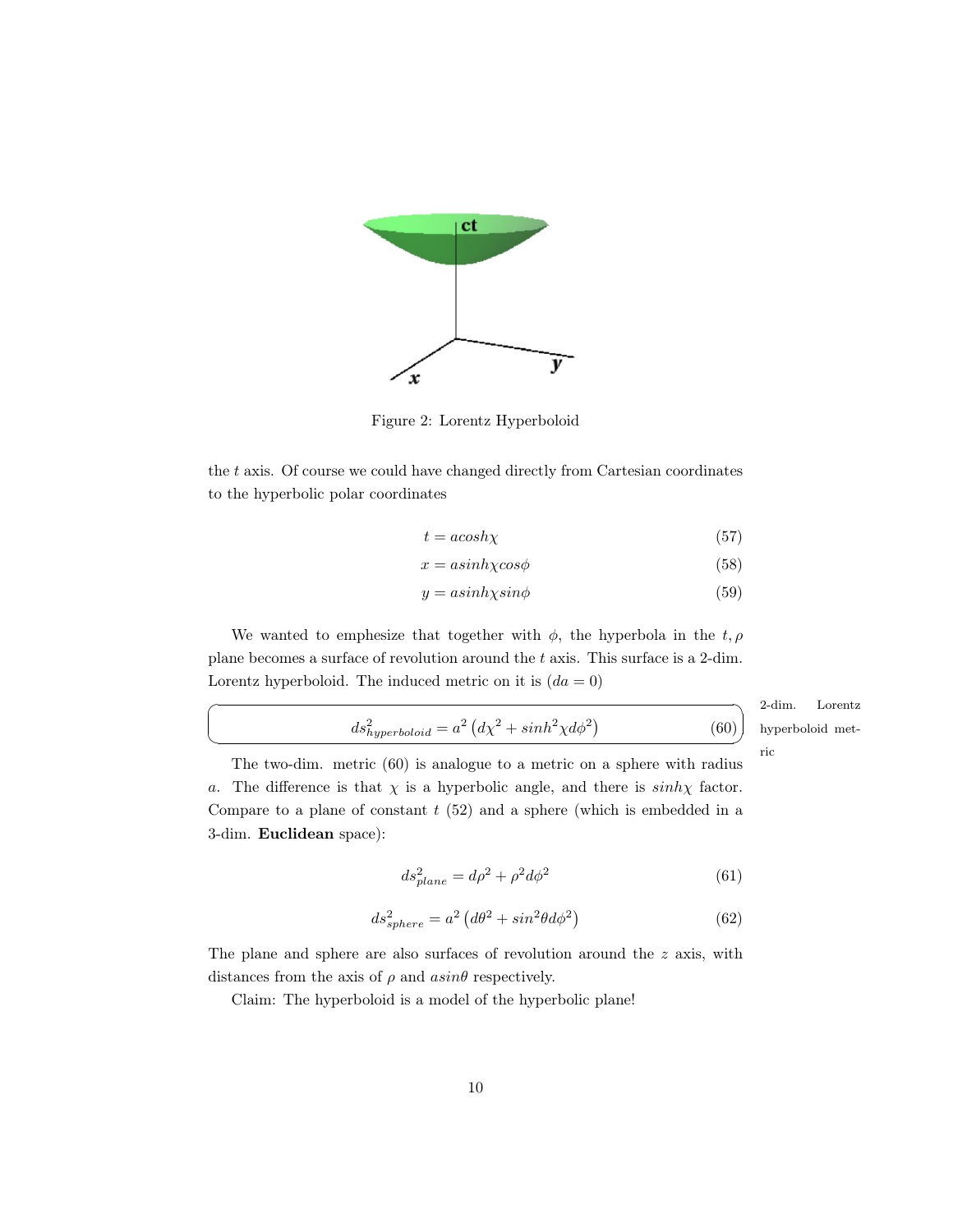#### <span id="page-10-0"></span>1.6.1 Coordinate Transformation

Show that the hyperboloid metric [\(60\)](#page-9-0) with coordinates  $(\chi, \phi)$  is related to the Poincare half-plane metric [\(1\)](#page-1-3) with coordinates  $(x, y)$ , by the following transformation

<span id="page-10-3"></span><span id="page-10-2"></span>
$$
x = \frac{\cos\phi \sinh\chi}{\cosh\chi - \sinh\chi \sin\phi}
$$
 (63)  

$$
y = \frac{1}{\cosh\chi - \sinh\chi \sin\phi}
$$
 (64)

Notice that these  $(x, y)$  coordinates [\(63\)](#page-10-2), [\(64\)](#page-10-3) are not the Cartesian coordinates of Minkowski space, but rather the Cartesian-like coordinates of the hyperbolic plane.

Compute the differentials

$$
dx = \frac{(\cos\phi) \, d\chi + (\sinh^2\chi - \sinh\chi \cosh\chi \sin\phi) \, d\phi}{(\cosh\chi - \sinh\chi \sin\phi)^2} \tag{65}
$$

$$
dy = \frac{(-\sinh\chi + \cosh\chi\sin\phi) \, d\chi + (\sinh\chi\cos\phi) \, d\phi}{(\cosh\chi - \sinh\chi\sin\phi)^2}
$$
(66)

Plug into  $a^2 \frac{dx^2 + dy^2}{y^2}$ .

### <span id="page-10-1"></span>2 Kepler Effective Potential

Derive the Kepler effective potential for a test particle in Kepler potential

$$
\phi\left(r\right) = -\frac{M}{r} \tag{67}
$$

The weak field metric

$$
ds^{2} = -\left(1 - \frac{2M}{r}\right)dt^{2} + \left(1 + \frac{2M}{r}\right)\left(dr^{2} + r^{2}d\Omega^{2}\right)
$$
(68)

where  $d\Omega^2$  is the metric of the unit round sphere

$$
d\Omega^2 = d\theta^2 + \sin^2\theta d\phi^2 \tag{69}
$$

We will make the Newtonian approximation, i.e., weak field and slow velocity approximation to first order in  $v^2$  or  $\frac{M}{r}$ . So, we can be smart and approximate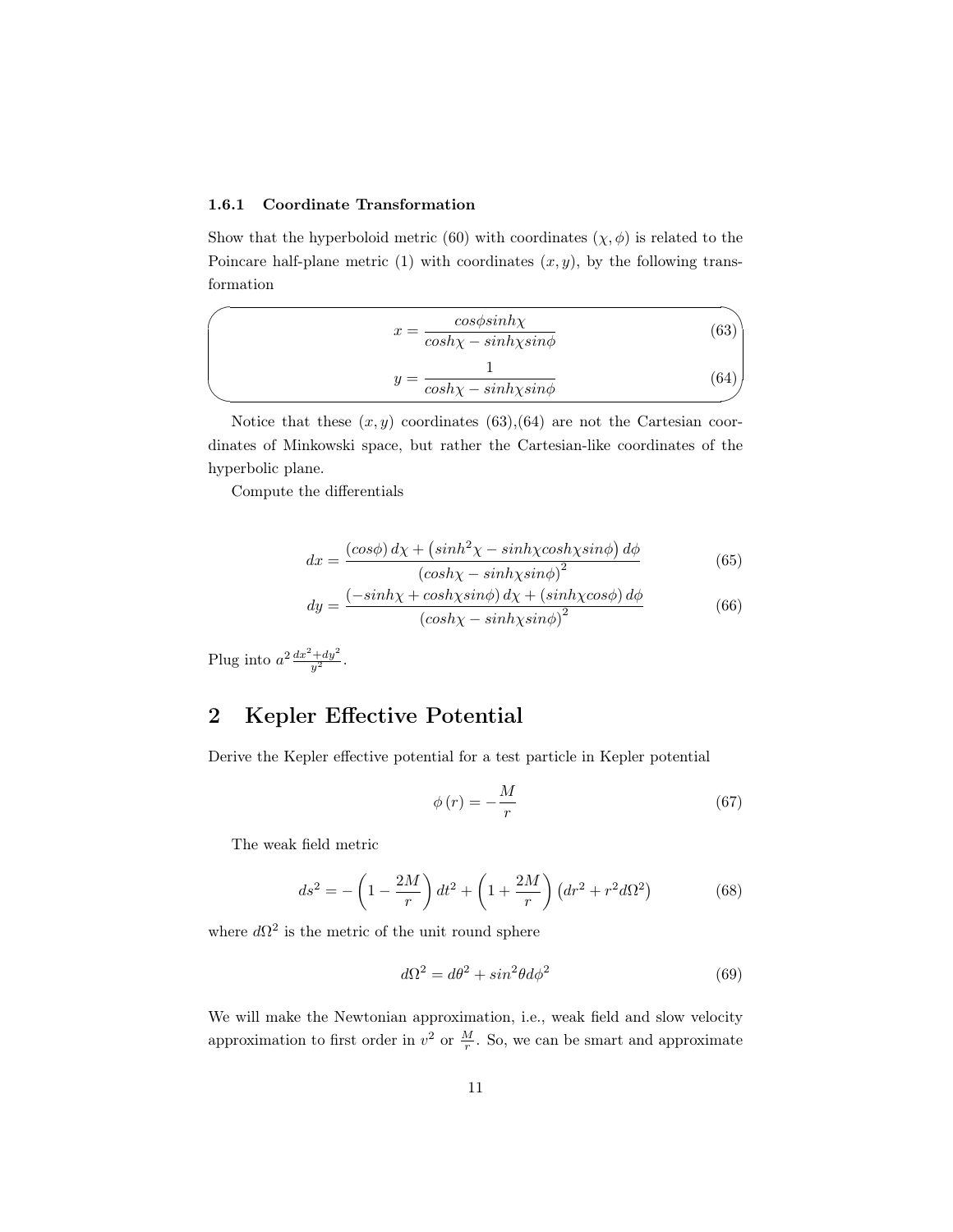

Figure 3: Projections and geodesics of different models of the hyperbolic plane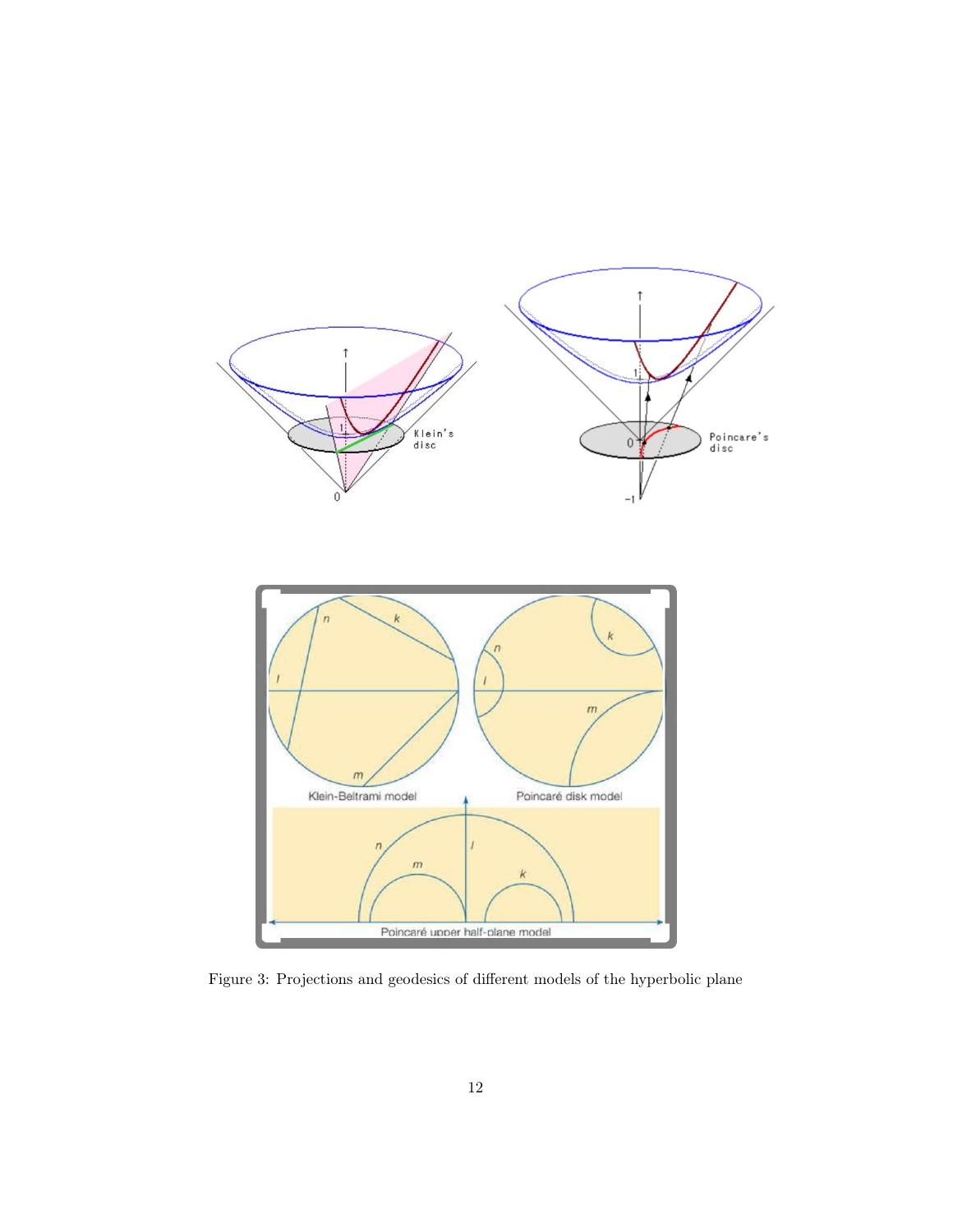already the metric to

$$
ds^{2} = -\left(1 - \frac{2M}{r}\right)dt^{2} + dr^{2} + r^{2}d\Omega^{2}
$$
 (70)

The symmetries of the metric are time translation and all spatial rotations about the origin. These correspond to energy and total angular momentum conservation. Since all components of the angular momentum are conserved, its magnitude and direction are. Therefore the motion is restricted to a plane. We orient the axes such that the plane is  $\theta = \frac{\pi}{2}$ . The metric reduces to

$$
ds^{2} = -\left(1 - \frac{2M}{r}\right)dt^{2} + dr^{2} + r^{2}d\phi^{2}
$$
 (71)

The coordinates t and  $\phi$  are absent from the metric, thus there are time translation and azimuthal symmetries. The corresponding Killing vector fields are

$$
\xi^{\mu} = (1, 0, 0, 0) \tag{72}
$$

<span id="page-12-1"></span><span id="page-12-0"></span>
$$
\lambda^{\mu} = (0, 0, 0, 1) \tag{73}
$$

respectively. The integrals of motion are

$$
e = -\xi \cdot u = -g_{\mu\nu}\xi^{\mu}u^{\nu} = -g_{tt}u^{t} = \left(1 - \frac{2M}{r}\right)u^{t}
$$
 (74)

$$
l = \lambda \cdot u = g_{\mu\nu} \lambda^{\mu} u^{\nu} = g_{\phi\phi} u^{\phi} = r^2 u^{\phi}
$$
 (75)

The normalization constraint is

<span id="page-12-2"></span>
$$
-1 = g_{\mu\nu}u^{\mu}u^{\nu} = g_{tt}(u^{t})^{2} + g_{rr}(u^{r})^{2} + g_{\phi\phi}(u^{\phi})^{2}
$$
 (76)

In order to plug in the integrals of motion we arrange [\(74\)](#page-12-0) and [\(75\)](#page-12-1) as

$$
g_{tt} (u^t)^2 = \frac{e^2}{g_{tt}} = -\frac{e^2}{1 - \frac{2M}{r}}
$$
 (77)

$$
g_{\phi\phi} \left(u^{\phi}\right)^2 = \frac{l^2}{g_{\phi\phi}} = \frac{l^2}{r^2} \tag{78}
$$

Plug in [\(76\)](#page-12-2)

<span id="page-12-3"></span>
$$
-1 = -\frac{e^2}{1 - \frac{2M}{r}} + \dot{r}^2 + \frac{l^2}{r^2}
$$
 (79)